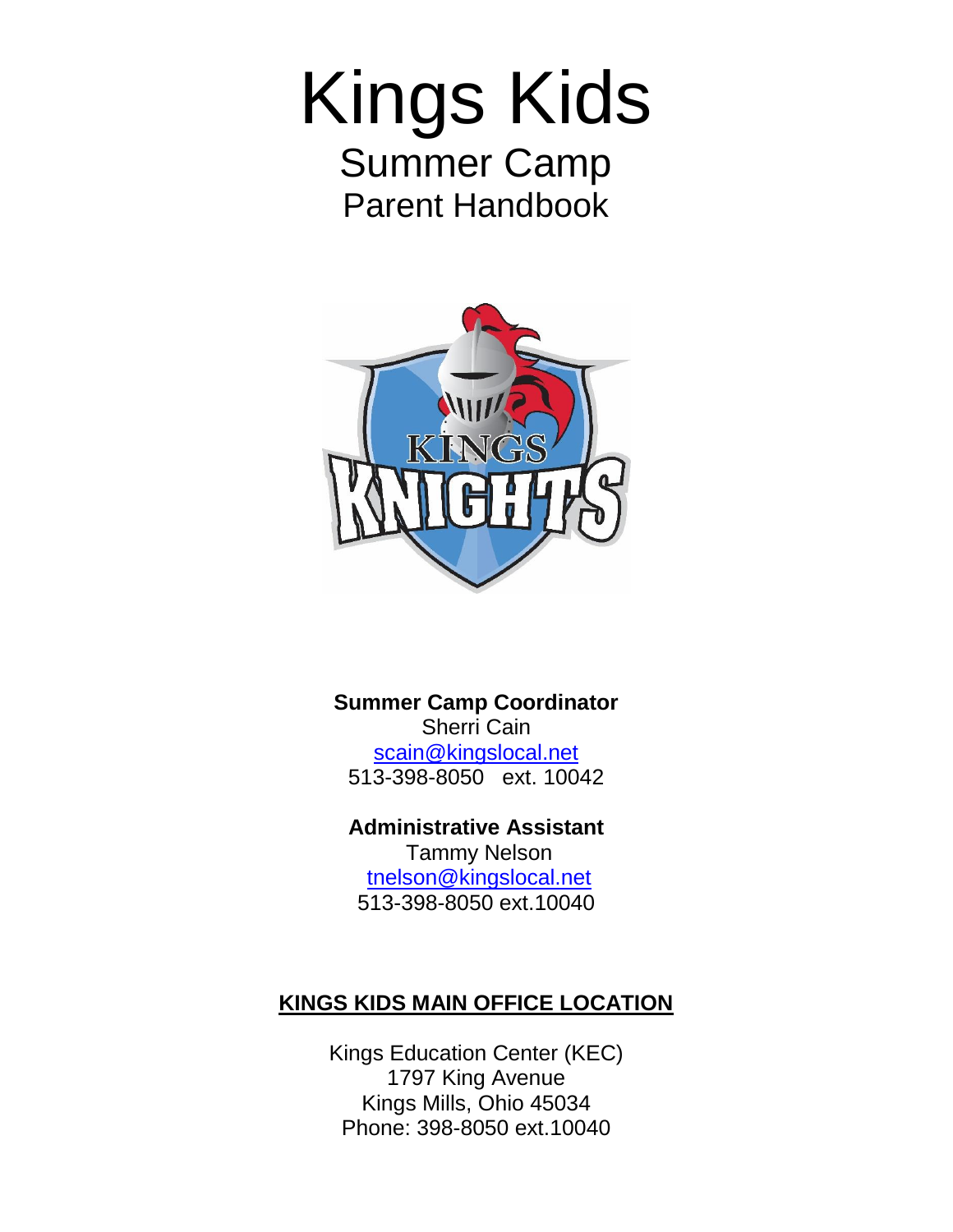# **Welcome and thank you for choosing the Kings Kids Summer Camp Program!**

We are proud to be a Summer Camp program for Preschool through School Age children licensed by the Ohio Department of Education Preschool to School-Age Child Care division. This handbook contains information regarding the Kings Kids Summer Camp Program, grades Preschool through six.

Children living in the Kings Local School District are eligible to participate in our Kings Kids Summer Camp program and is also offered to the community in other school districts. Other programs offered to Kings Local School District residents include Kings Kids Preschool (childcare available) and the Before and After Programs located at each of the elementary schools. Information on these programs is available on request from the Preschool and Childcare Office. Please feel free to stop by our office or call 513-398-8050 ext. 10040 for further information.

# **TABLE OF CONTENTS**

| <b>Statement of Philosophy</b>                                                           | $\mathbf{1}$   |
|------------------------------------------------------------------------------------------|----------------|
| Kings Kids Summer Camp Program Fact Sheet, Program Objectives                            | $\overline{2}$ |
| Locations, Hours & Days of Operation, Emergencies                                        | 3              |
| Inclement Weather Procedures Breakfast/Snacks, Homework,<br>Arrival/Pick-up, Medications | $\overline{4}$ |
| <b>Discipline</b>                                                                        | 5              |
| New Registration, Termination of Childcare                                               | 6              |
| <b>Tuition/Fees, Late Fees</b>                                                           | $\overline{7}$ |
| Schedule, Other Programs                                                                 | 8              |
| Communicable Diseases, Illness                                                           | 9              |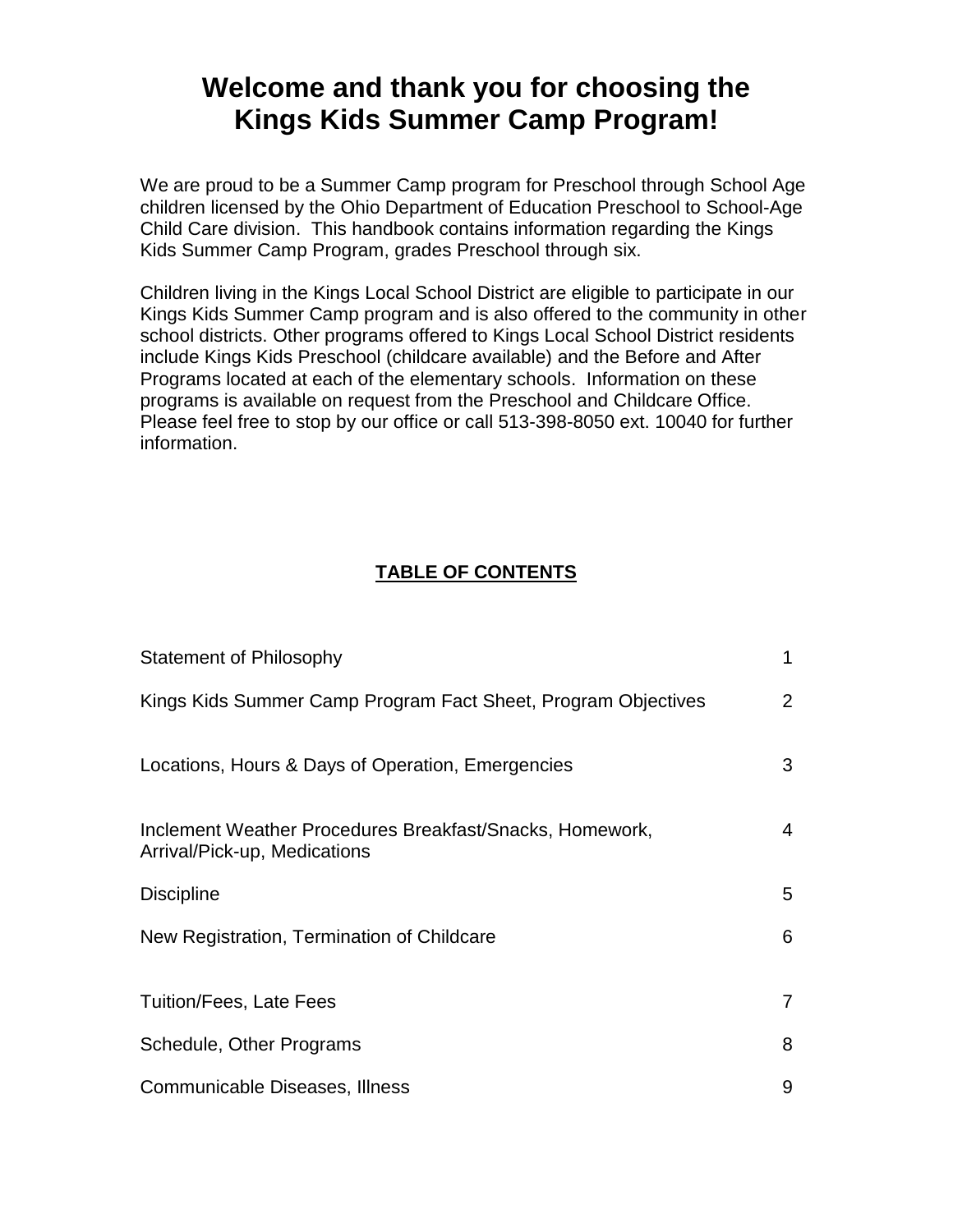# KINGS KIDS SUMMER CAMP PROGRAM



# STATEMENT OF PHILOSOPHY

The Kings Kids Summer Camp Program is a supportive addition to the lives of the parents who work outside the home and for their children. A parent's decision to place a child in one of our programs is viewed as a loving choice to give the child opportunities for play and social experiences during times between school and home. It is hoped that this bridge between school and home will help family times be relaxed and positive.

A program will compliment and extend upon experiences children have at school and home. Children choose freely among activities they can do successfully and independently. Many opportunities for learning exist, free from the pressures of performance requirement. Adults provide a balance of structured and free-choice activities to meet the child's social, emotional, intellectual and physical needs.

Kings Kids strives to provide a balance to the academic emphasis of the regular school day. Our goal is to provide a safe and nurturing environment. Our childcare curriculum provides opportunities for social and emotional growth, cognitive growth and physical growth through outdoor play, group games and recreational experiences. We work to address the individual needs, personal interests, and developmental needs of all of our students.

Children are valued as members of special families and parental feelings and preferences are considered. Our program professionals actively foster and participate in our programs and work to facilitate your child's growth through a home-cooperative approach.

Kings Kids provides an environment that is responsive to and respectful of individual differences, learning styles, interests, family backgrounds, gender, race and religion.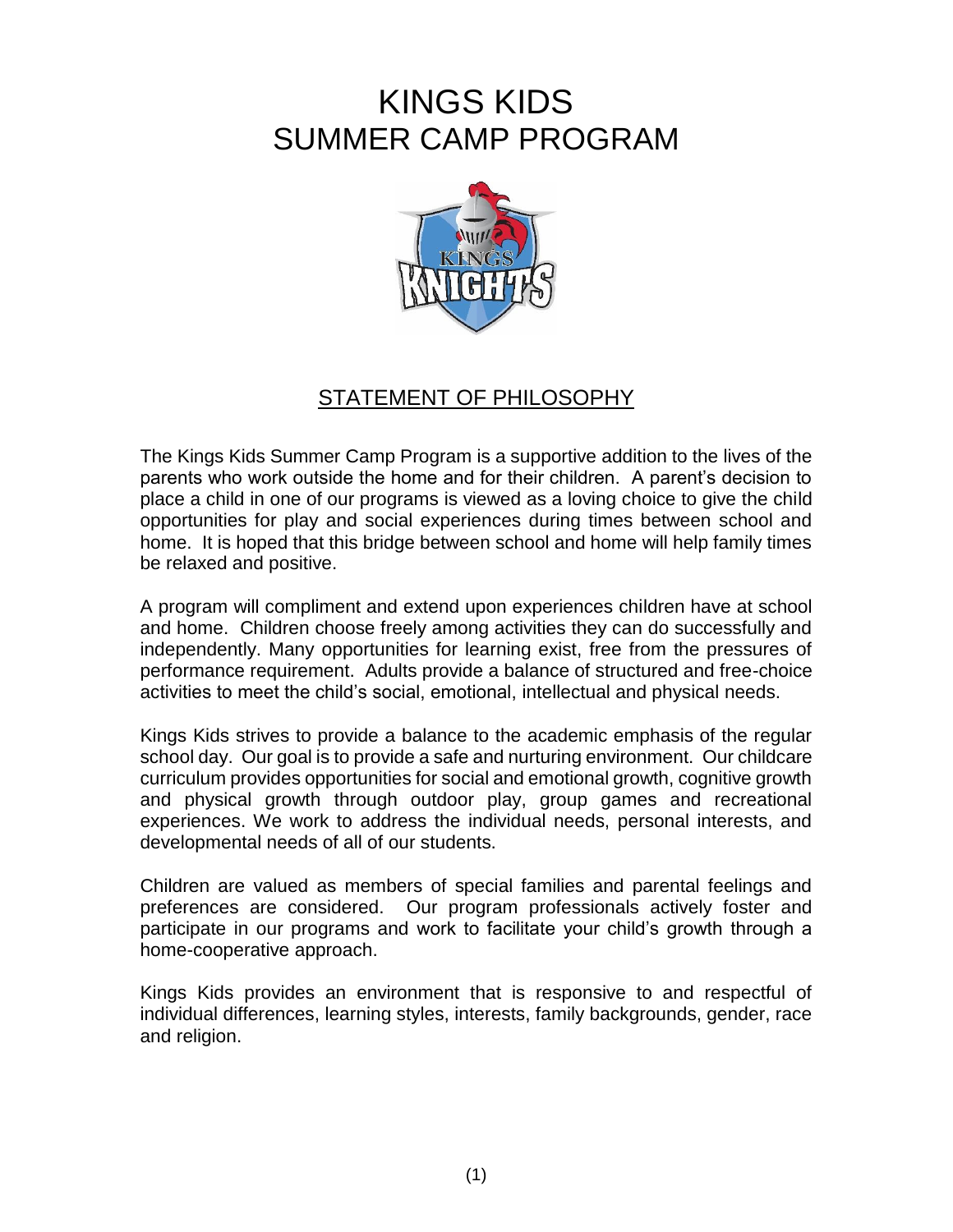#### **KINGS KIDS SUMMER CAMP PROGRAM FACT SHEET**

We welcome you and your child(ren) to the Kings Kids Summer Camp Program. The primary purpose of this program is to provide quality care and a safe environment for children while attending the summer camp program. Within this framework, the program seeks to provide a recreational/educational alternative to parents for adequate summer camp care for their children in grades preschool through six. Children entering the sixth grade must not be older than 12 years of age when school begins. The Kings Education Center has designated classroom space for our Kings Kids Summer Camp program. All children will be able to participate in a variety of activities such as crafts, outdoor/indoor play, group and individual reading, puzzles/games and imaginative play. All children will also have the opportunity to attend weekly field trips as well as participate in a variety of in-camp programs.

**All students must be able to function and care for themselves in a large group setting and must be toilet trained. It is not part of our licensure to change diapers or pull-ups.**

## **PROGRAM OBJECTIVES**

- 1. To provide the students and parents with an alternative to having a child unsupervised during the summer day.
- 2. To provide a balance of structured and free-choice activities to stimulate the child's social, emotional, intellectual and physical development.
- 3. To provide an opportunity for assistance with homework and various subject areas.
- 4. To develop emotional and social growth; and to improve the overall school behaviors/attitudes of the children.
- 5. To provide a supervised preschool school age childcare program for the safety and welfare of children.

#### **KINGS KIDS STAFF/SUPERVISION**

The Kings Kids Summer Camp Program adheres to the guidelines set forth by the Ohio Department of Education with regards to student/staff ratios, required in-service trainings, professional development and employee recruitment. We strive to provide the most efficient and appropriate supervision to all of our children in order to maintain a safe environment.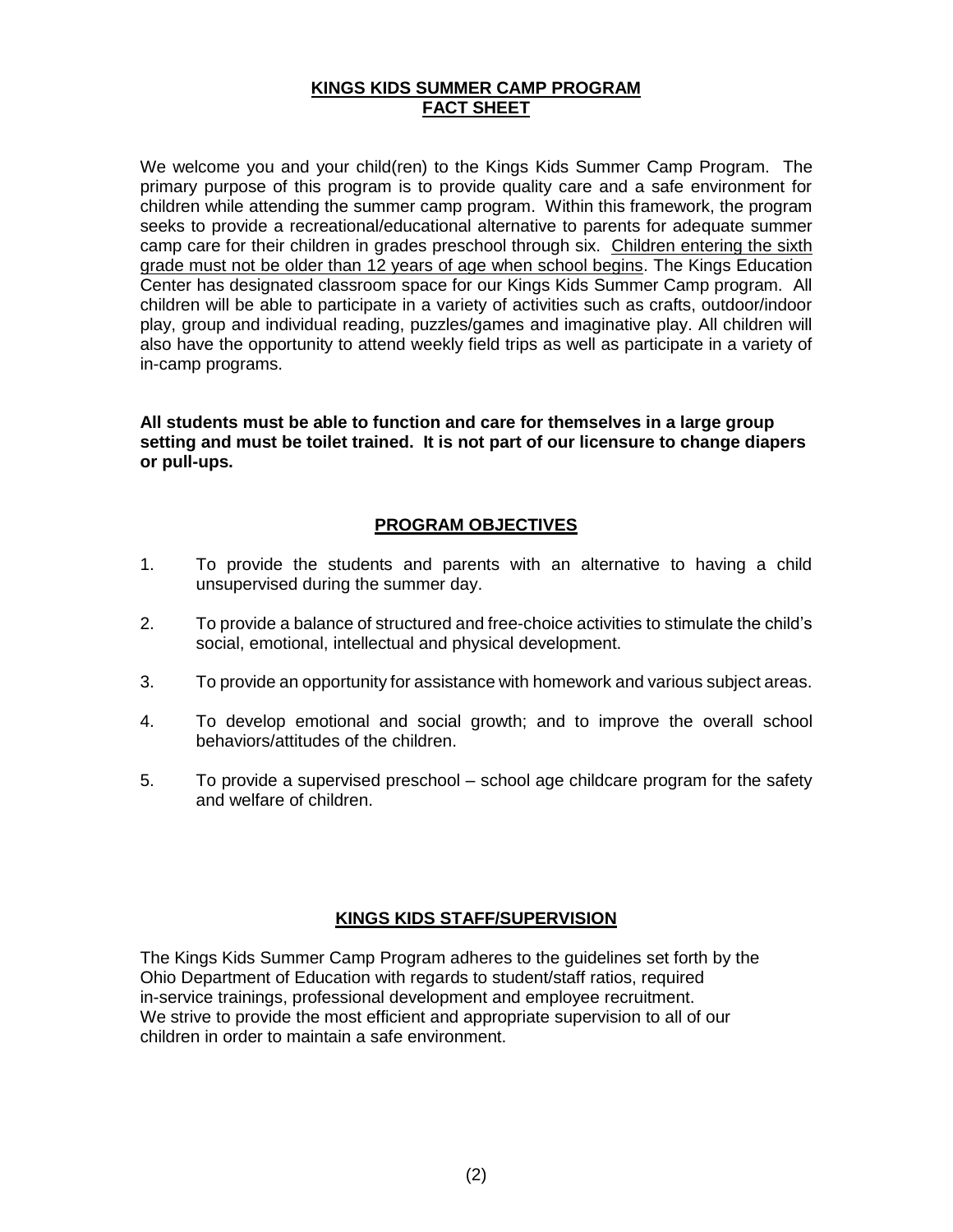## **LOCATION**

#### **Kings Kids Summer Camp**

Kings Education Center Rear entrance door C-1 1797 Kings Avenue Kings Mills, Ohio 45034 513-398-8050 ext. 10042

#### **Kings Kids Main Office**

Kings Education Center Rear entrance door C-1 1797 King Avenue Kings Mills, OH 45034 (513) 398-8050 ext. 10040

#### **HOURS OF OPERATION**

Hours of operation are from 6:30 AM to 6:00 PM Monday through Friday. The Kings Kids Summer Camp program will be closed on July  $4<sup>th</sup>$  in observation of the Fourth of July. Parents will be advised well in advance of any additional holiday closings and/or changes to the calendar.

#### **EMERGENCIES**

Emergency medical forms will be kept on file in the Kings Kids Childcare Office and a copy will be kept with each group. Parents or other authorized adults listed on the emergency forms will be contacted in case of emergency. **PARENTS ARE ALWAYS CONTACTED FIRST.** The State of Ohio, Department of Education requires that **three** such names and numbers are listed on every registration form. It will be the parent/guardian's responsibility to provide the Kings Kids office with any emergency contact changes.

#### **RULES & REGULATIONS**

We want our students to enjoy their time with us at Kings Kids. Rules have been established to ensure the children's safety and well-being while at the program.

Children are to behave in the same manner as they are expected to during the regular school day. Kings Kids abides by the rules and guidelines set forth for students in the Kings Local School District and by each building in which they attend. Participants are expected to follow the same rules of conduct as stated in the child's school handbook.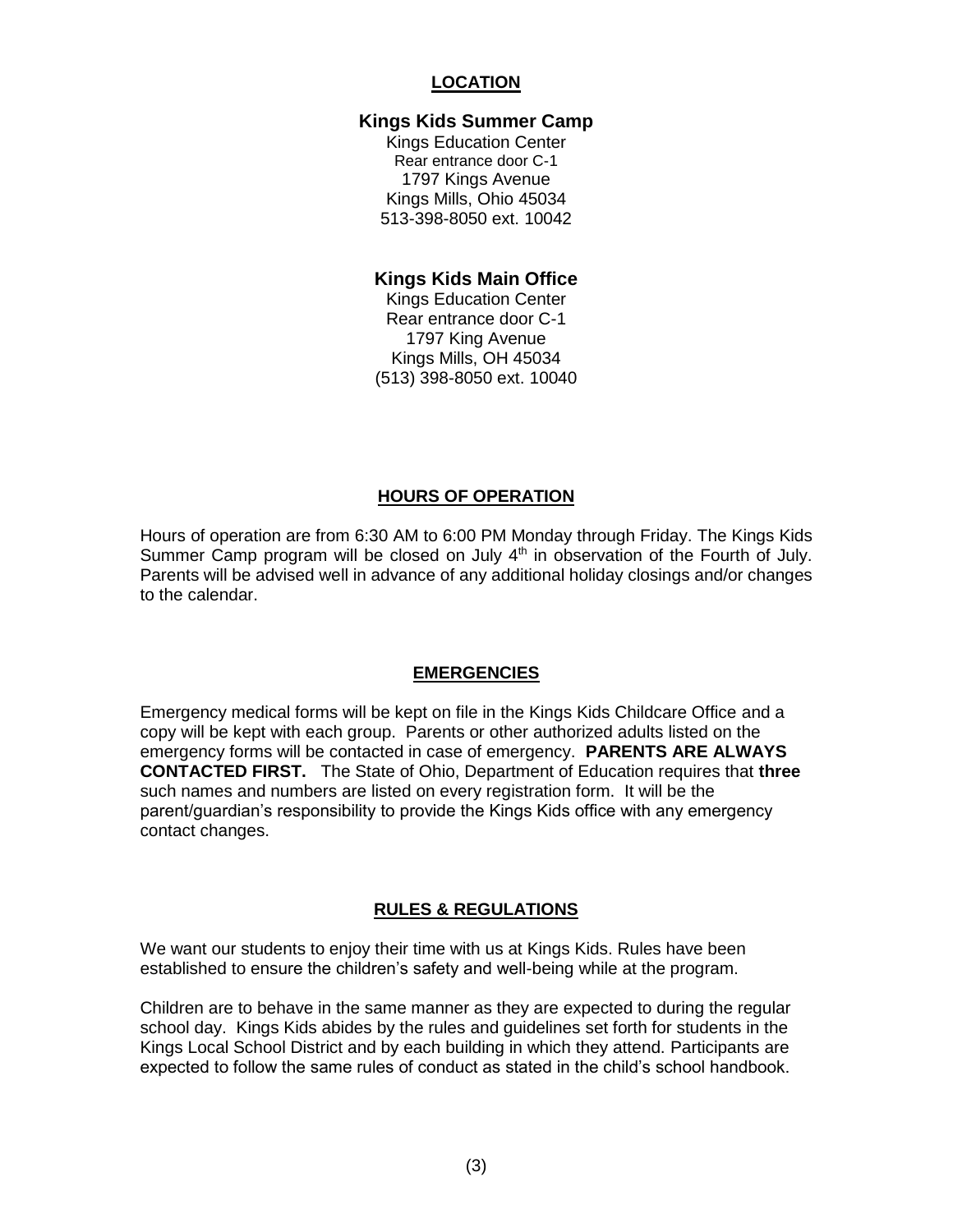# **EARLY DISMISSAL DUE TO INCLEMENT WEATHER**

In the event that severe weather causes school officials to dismiss the children early, the Kings Kids Summer Camp program will not be open for the full time. When you receive the "School Messenger", you will need to have a plan to pick up your child. Your child will remain at Summer Camp until an authorized emergency contact can pick up your child. We ask that you pick up your child within an hour of the summer camp's release time. Children are to be picked up at their Kings Kids Summer Camp classroom.

# **BREAKFAST & SNACKS**

A light breakfast of cereal and milk is offered each morning. Snacks are provided in the afternoon. These are served at no cost to the parent or child. Snack menus are posted at Summer Camp.

# **ARRIVAL AND PICKUP**

All children attending the Kings Kids Summer Camp Program **MUST BE SIGNED IN AND OUT BY AN ADULT (PARENT OR AUTHORIZED DESIGNEE).**

A parent or other authorized individual is **REQUIRED** to come into the building to pick up and sign the child out. Parents are not to take the child from the playground without being signed out first. If your child is to be picked up by someone other than the individuals listed on your registration form, please notify the Kings Kids childcare office in writing. Only emergency telephone notification will be permitted. The childcare office is also to be notified, in writing, if there is an individual who should not be permitted to pick up your child due to court mandated custody. *A divorce decree or other court documentation must accompany your registration if applicable.*

All parents/guardians are to enter the building through appointed Kings Kids doors. A sign will be posted on the proper door. Please do not enter the building from any other entrance.

# **MEDICATIONS**

There will be no nurse on duty during Summer Camp hours. However, if your child requires medication for allergies, etc, staff members will administer medication if all proper forms are completed and on file.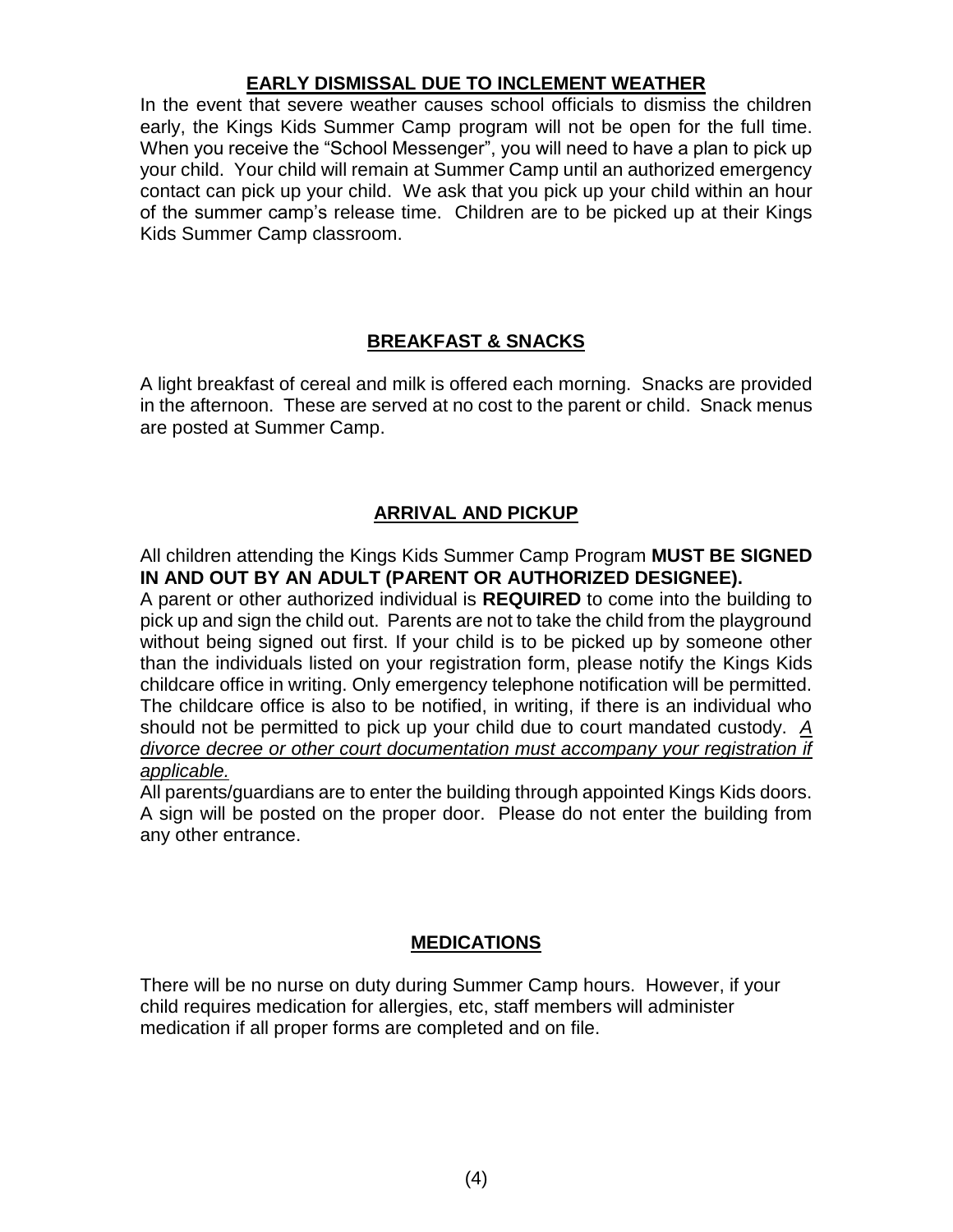# **DISCIPLINE**

Kings Kids follows all guidelines provided by the Ohio Department of Education.

The Program's actual methods of discipline shall apply to all persons on the premises and shall be restricted as follows:

- 1. There shall be no cruel, harsh, or corporal punishment or any unusual punishments such as, but not limited to, punching, pinching, shaking, spanking, or biting.
- 2. Discipline shall not be delegated to a child.
- 3. No physical restraints shall be used to confine a child by any means. A calming area will be provided for the child.
- 4. No child shall be placed in a locked room or otherwise confined in an enclosed area such as a closet, box, or similar cubicle.
- 5. No child shall be subjected to profane language, threats, derogatory remarks about himself/herself or his/her family, or any other verbal abuse.
- 6. Discipline shall not be imposed on a child for failure to eat or sleep, or for toileting accidents.
- 7. Techniques of discipline shall not humiliate, shame, or frighten a child.
- 8. Discipline shall not include the withholding of food, rest, or toilet use.
- 9. Separation shall be brief in duration and age and developmentally-appropriate. The child shall be within sight and hearing of a school child care staff member, and in a safe, lighted, and well-ventilated space.

We feel our goal is best accomplished by the following:

- 1. Positive language and manners will be used to communicate limits, clarify expectations, and provide simple, consistent explanations
- 2. Providing a structured environment
- 3. Children are recognized with praise for respecting limits

A child having behavior problems during his/her stay in childcare may:

- 1. be removed from the group to a designated calming space
- 2. for serious or recurrent problems, the parents will be notified
- 3. for continuous serious or recurrent problems infractions, a child's enrollment may be terminated.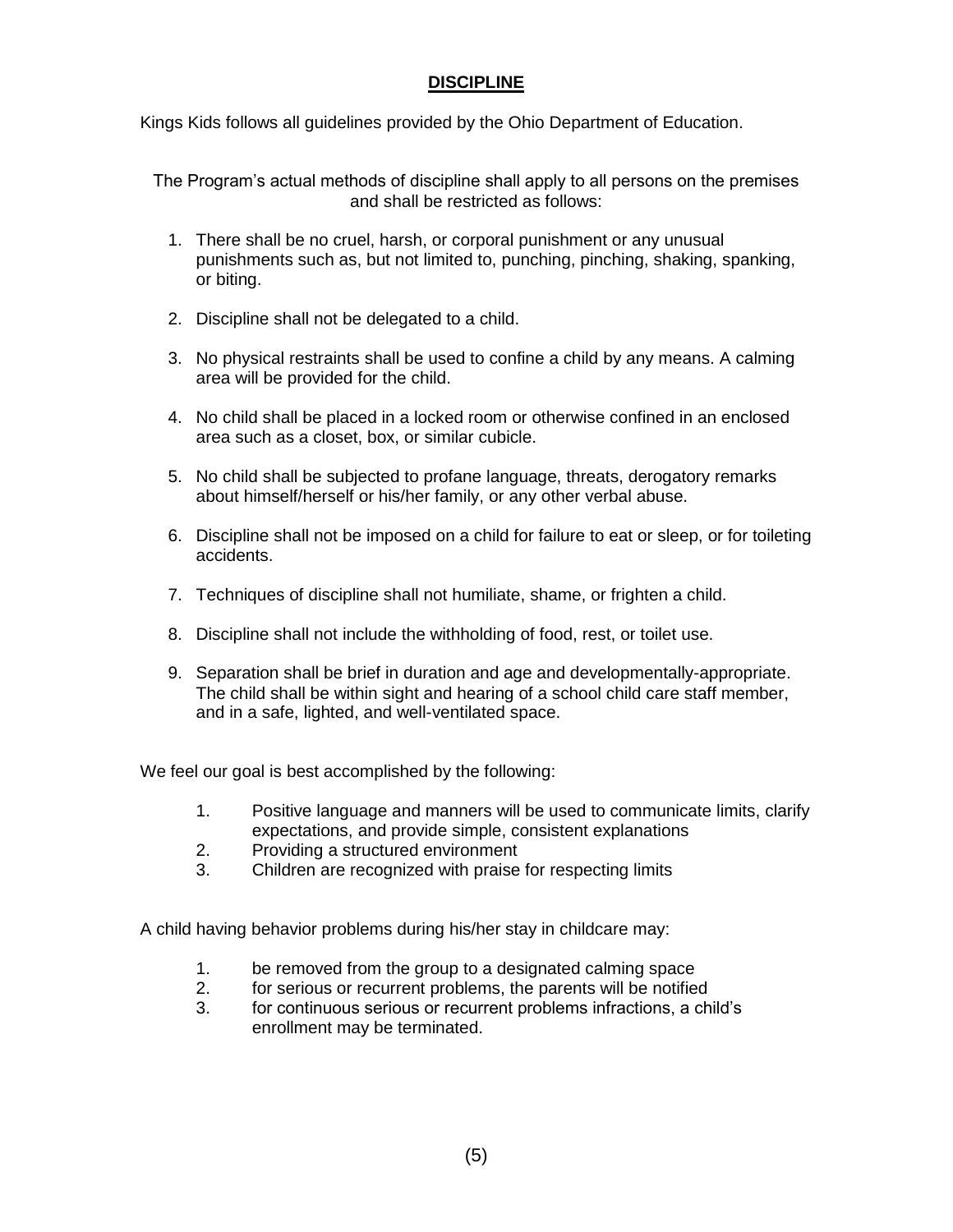## **NEW REGISTRATION**

Kings Kids Summer Camp registration will be offered the third week of March between the hours of 8:00 AM – 4:00 PM, Monday - Friday at the Kings Education Center. Children must be registered and any fees must be paid either at the Kings Kids office or via Myprocare.com. Registration fees are non-refundable.

# **TERMINATION OF CHILDCARE**

# **Termination by Parent**

*Ten (10) school days written notice is required. All tuition that is due must be paid.* Any parent who terminates without paying all tuition and notice fees will receive a statement of account specifying a due date for payment. If payment is not received, the program reserves the right to use whatever means necessary, including all legal avenues, to recover the amount due. *Additionally, any future childcare programs will be unavailable due to non-payment.*

# **Termination by Program**

Termination by the Program's Choice: Reasons for the Kings Kids Coordinator to end a family's participation in the program **include, but are not limited to:**

- **1. A child's misbehavior**. Program staff will work with children in a positive manner as specified in our discipline policy. Children who do not respond and who create situations that are dangerous for themselves, other children, or staff members may be better accommodated in another setting. Parents will be consulted whenever any difficulties arise and kept informed about disciplinary processes. A request to find another setting would not be unexpected. Parents in this situation would be given (2) weeks (14 days) notice to find other accommodations if possible.
- **2. A child's severe and repeated misbehavior**. Immediate dismissal from the program.
- **3. Parent's non-compliance with program policies and requests for cooperation in working with a child.** The Kings Kids Coordinator will notify parents verbally of the program guidelines. If parents disregard such specific requests for cooperation, the Coordinator may choose to give two (2) weeks (14 days) notice.
- **4. Repeated non-payment of tuition.**
- **5.** If a child has been dismissed from any of the programs, it will be up to the discretion of the Summer Camp Coordinator, Preschool Principal, and/or Before and After Coordinator to re-enroll the child in the future.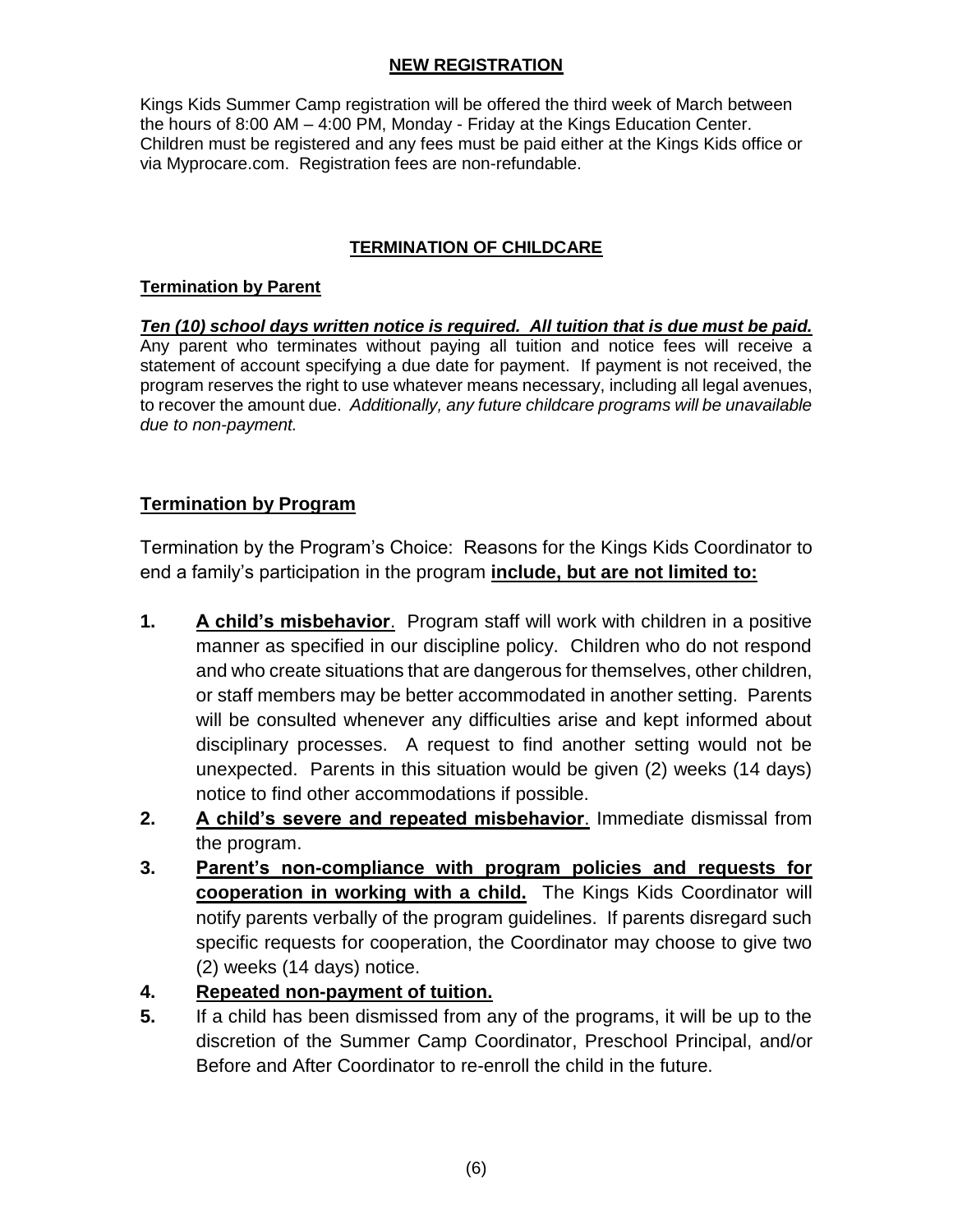#### **TUITION/FEES**

Weekly tuition is expected to be paid in full each MONDAY following your child's stay. *If tuition is not received by Wednesday (following the tuition due date of Monday), a late fee of \$10.00 will be assessed.* Parents may also pay monthly, in advance. Monthly payments are due the 1st day of each month*.* 

**By paying for tuition with your check, you are accepting our check acceptance policy. In the unlikely event your check is returned unpaid, you understand and agree that your check may be electronically redeposited or if necessary re-deposited by paper draft. You understand and agree that we may collect a return check processing charge of Thirty Dollars (\$30.00), by the same means and allowable by law.**

Two weeks' delinquent tuition may require that the parent make alternate childcare arrangements. More than two returned checks in three months will require that you pay with a money order.

| <b>Summer Camp options</b>      |                    | <b>Weekly Fee</b> |
|---------------------------------|--------------------|-------------------|
| One day                         | 1 specified day    | \$65.00           |
| Two day                         | 2 specified day(s) | \$120.00          |
| Three day                       | 3 specified day(s) | \$160.00          |
| Four day                        | 4 specified day(s) | \$170.00          |
| Five days                       |                    | \$185.00          |
| Non-refundable registration fee |                    | \$60.00           |

Kindergarten and up attending on Tuesdays:

- Coney Island Season Pass \$75.00 (ages 8 years old and up)
- Coney Island Season Pass \$50.00 (ages 7 and under)
- Coney Island Transportation \$30.00

#### **Total:**

- Coney Island field trip cost per child \$105.00 for 8 years and up
- Coney Island field trip cost per child \$70.00 for 7 years and younger

*\*We regret that we cannot accept cash. Please pay with check, money order, MasterCard or Visa.*

#### **LATE FEES**

Children may not be signed in before 6:30 AM. The program closes at 6:00 PM. Late fee pick-up fees are \$15.00 per child starting at 6:01 PM and \$5.00 every five minutes thereafter. After 4 late occurrences, the child may be dismissed from the program. The late fee may be paid at the time of pick-up or with the following week of tuition. If you feel you may have an occasional "pick-up" problem, please make arrangements with friends or relatives to have your child picked up on time. We appreciate your cooperation regarding this matter.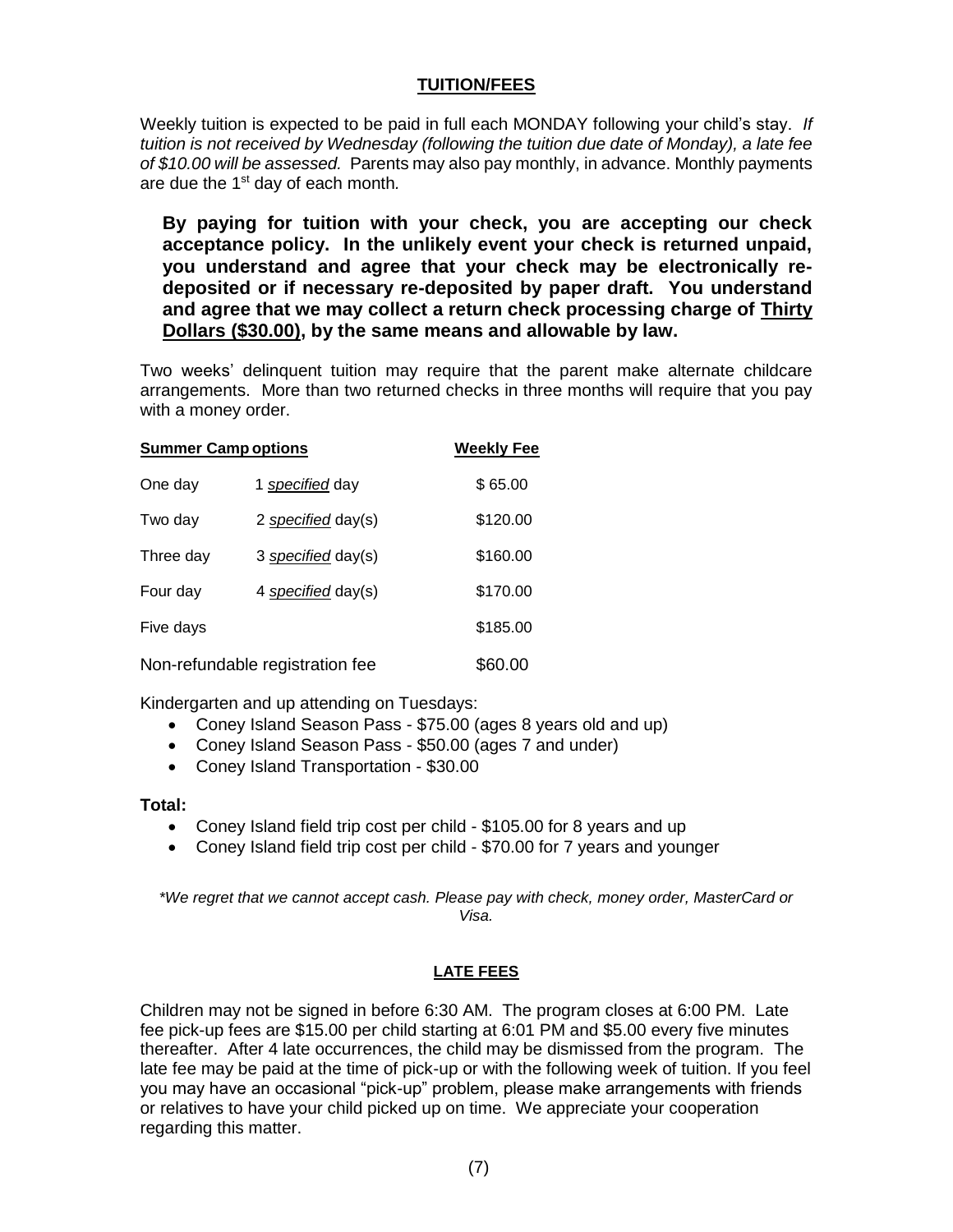# **Summer Camp Program Schedule**

#### **Morning Schedule**

\*Preschool will go directly to their classrooms at 6:30 AM

| $6:30$ AM $-8:00$ AM  | $KG - 6th$ will be in the playroom - Crafts, Centers<br>Breakfast until 7:45 AM |
|-----------------------|---------------------------------------------------------------------------------|
| 7:30 AM - 8:00 AM     | KG, $1^{st}$ , & $2^{nd}$ grade in gym                                          |
| 8:00 AM               | All groups dismissed to their classrooms                                        |
| $8:00$ AM $-$ 4:00 PM | All groups follow their classroom schedule                                      |

## **Afternoon Schedule**

| 4:00 PM $-$ 5:15 PM | All groups – outside, playground, or gym |
|---------------------|------------------------------------------|
| 5:15 PM - 6:00 PM   | Gym and/or playroom                      |
| 6:00 PM             | Kings Kids Closes                        |

*Schedules vary based on the age group and will be posted in each classroom.*

# **OTHER PROGRAMS**

Other programs available include the Before and After Program at the three elementary buildings - JFB, KME, and SLE - as well as the Preschool and Preschool Childcare program located at Kings Education Center. All children currently registered in one of these programs will be given advance notice of the registration in the Summer Camp Program. However, the Summer Camp Program is filled on a first come, first serve basis.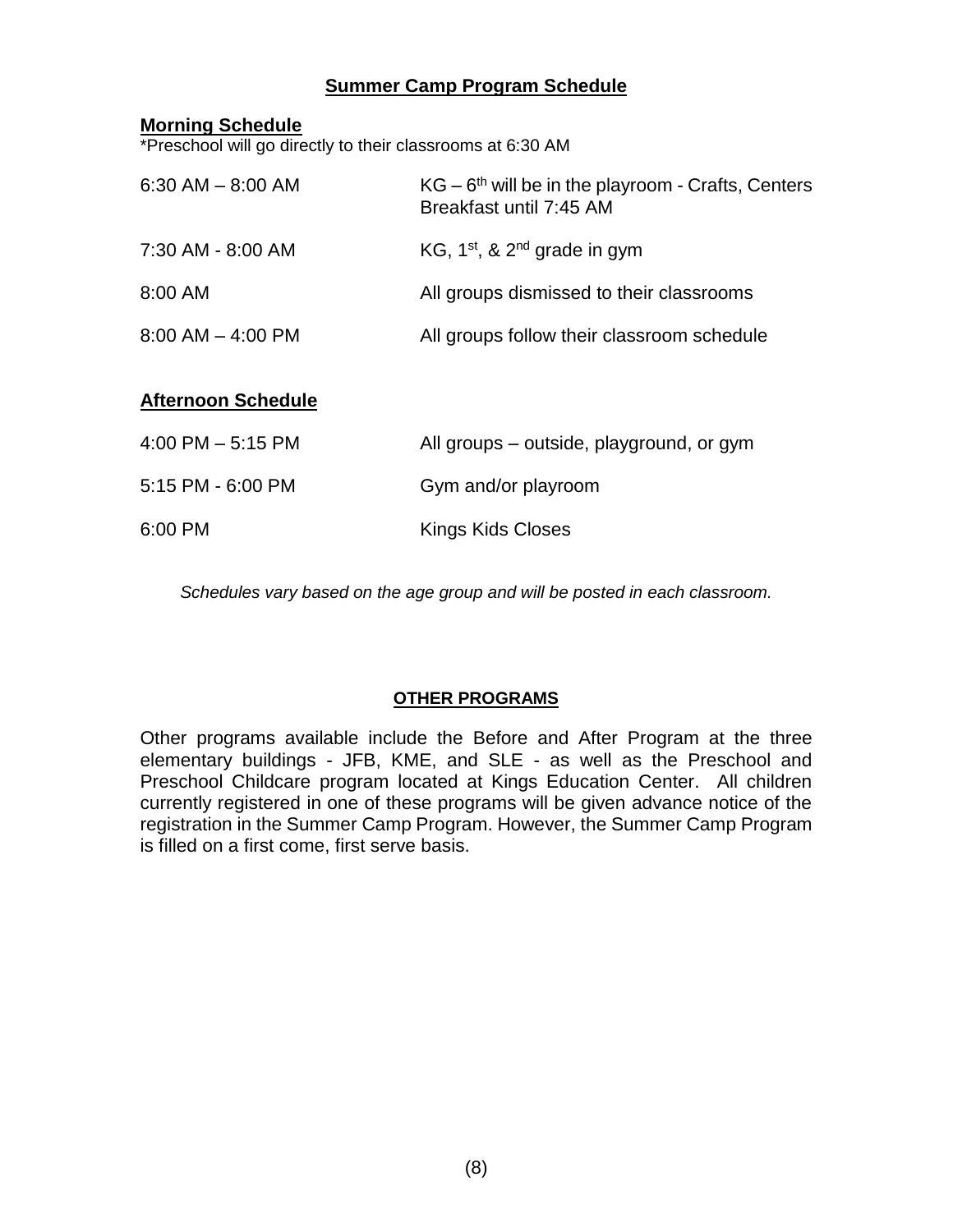# **COMMUNICABLE DISEASE/ILLNESS**

- **1.** A communicable disease chart shall be posted in each classroom.
- **2.** A person trained to recognize the common signs of communicable disease or other illness shall observe each child daily as he/she enters a group.
- **3.** All parents shall be notified if their child has been exposed to a communicable disease when applicable.
- **4.** Any child suspected of having a communicable disease shall be isolated immediately in an area set aside from the group. A child who is isolated is always accompanied by an adult who is within sight or hearing of the child. An isolated child is provided with a mat or cot, and a blanket until discharged. The mat shall be sanitized with an appropriate germicidal agent and the blanket shall be laundered upon discharge of the child**. Any child with the following signs and symptoms shall be immediately isolated and discharged to the parent, guardian or person designated by the parent:**
	- a. Diarrhea
	- b. Vomiting
	- c. Difficult or rapid breathing
	- d. Yellowish skin or eyes
	- e. Conjunctivitis (no red eyes/crustiness present to return to school)
	- f. Temperature of 100 F when in combination with any other sign of illness (such as lethargy, abnormal activity, vomiting)
	- g. Unusually dark urine and/or gray or white stool
	- h. Stiff neck
	- i. No unknown rashes of any kind.
- **5. A child with any of the following signs or symptoms of illness shall be immediately isolated from other children and the parent or guardian called to take the child home immediately. The child shall be carefully watched for worsening of his/her condition.**
	- a. Unusual spots
	- b. Sore throat or difficulty swallowing
	- c. Untreated, infected skin patch(es)
	- d. Severe coughing
	- e. Evidence of lice, scabies, or other parasitic infestations
- **6.** No child may return to childcare until all signs or symptoms of illness have disappeared (temperature free, etc.) for at least 24 hours after the symptoms are gone. Children with head lice shall be excluded from childcare until application of an effective pediculocide.
- **6.** Children who are mildly ill but do not show symptoms of a communicable disease shall not be encouraged to participate in activities of an active nature, unless they so choose. Parents shall be notified of the child's symptoms and behaviors